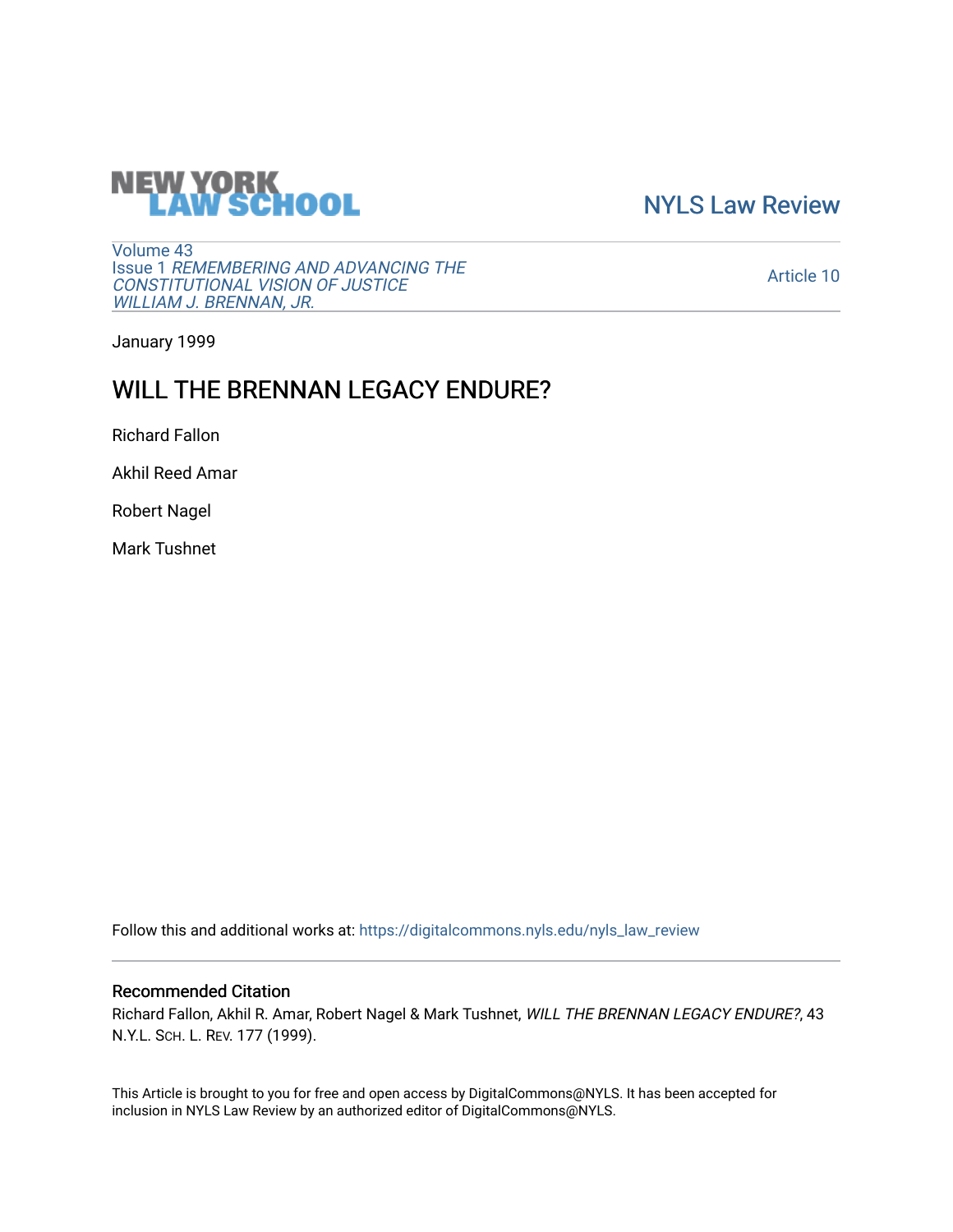#### WILL THE BRENNAN LEGACY ENDURE?

#### RICHARD FALLON

Our three panelists have insisted that they not be flattered in any way, but it will not be possible for me to honor their request completely.

Our first speaker is Akhil Reed Amar. After graduating from Yale University and Yale University Law School, Professor Amar went on to clerk for then-Judge Stephen Breyer. Amar was then hired back at Yale, where he is now the Southmayd Professor of Law. In a relatively brief career, he has made remarkable contributions to the fields of federal courts, constitutional theory, and criminal procedure.

Our second panelist is Professor Robert Nagel. Professor Nagel was educated at Swarthmore College and Yale University Law School. He served as the deputy attorney general for the Commonwealth of Pennsylvania before going into legal academics. Professor Nagel has been at the University of Colorado for a number of years and has produced a great deal of thoughtful, provocative, and influential commentary on constitutional law.

Our third panelist is Mark Tushnet. Professor Tushnet is a graduate of Harvard University and Yale University Law School. In addition to his Juris Doctor, Mr. Tushnet earned his Master of Arts degree from Yale University. He clerked for Justice Thurgood Marshall. Tushet has been in legal academics since 1973, and has produced an awe-inspiring number of books and articles that have changed the way we think about a variety of issues.

Each of the three speakers will make an opening statement of about fifteen minutes. Then the panelists will have a brief discussion, possibly prompted by a question from me. We will start with Akhil Amar.

## **AKHIL** REED AMAR

It is a real privilege for me to be at Harvard and to be talking about one of my heroes, William Brennan, under the auspices of the *Harvard Civil Rights-Civil Liberties Law Review* and the Brennan Center.

My remarks focus on a non-trivial topic, but they do not touch on the entire Brennan legacy. I address that little thing that we call the Bill of Rights. I want to talk about the Bill of Rights as a whole, what it was like before the Brennan legacy, and what it is like as a result of Justice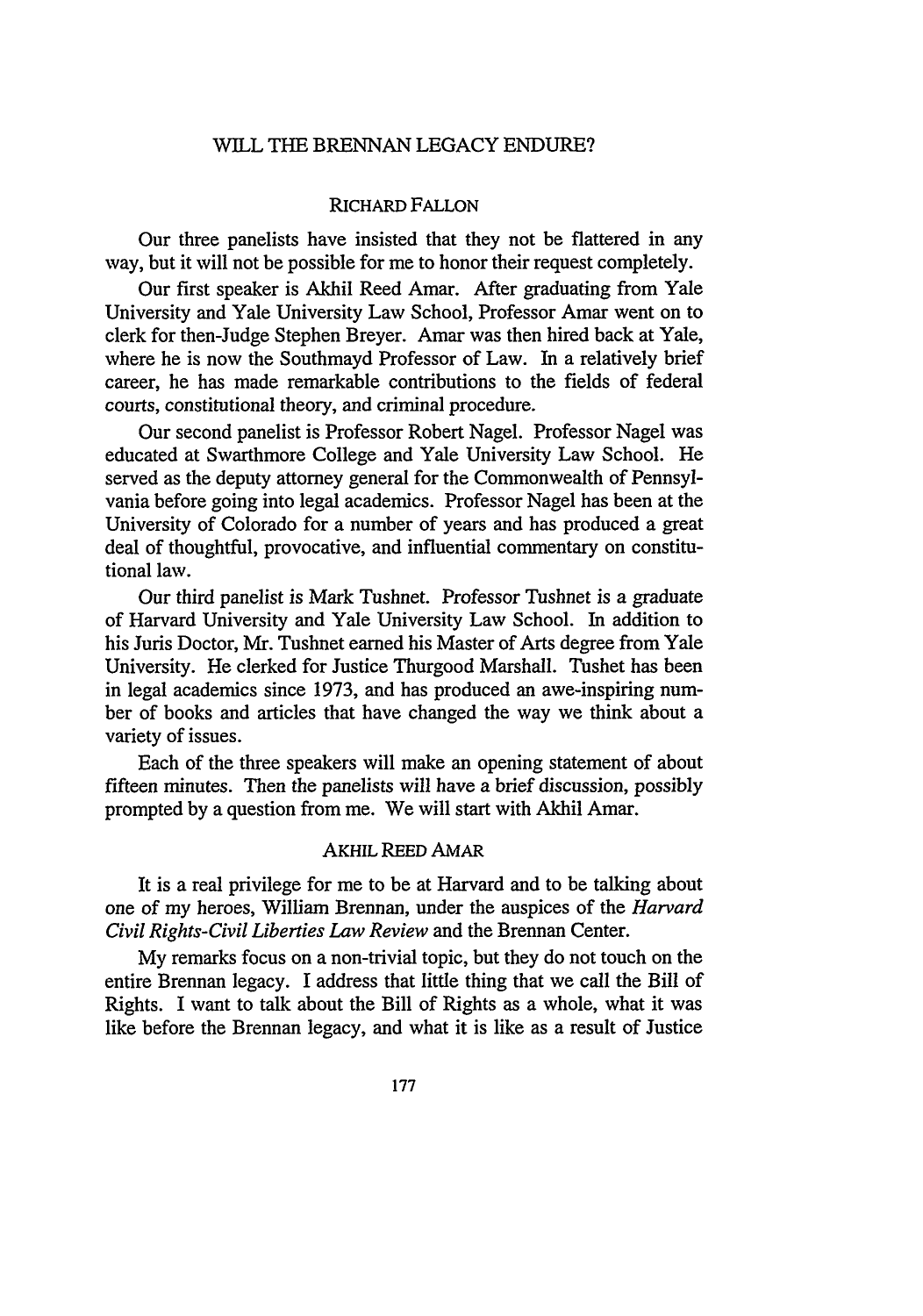Brennan. It will never be the same, and we all are the richer for that.

In identifying construction of the Bill of Rights as the keystone of the arch of Justice Brennan's contribution, I am adopting Justice Brennan's own self-assessment, reflected in two James Madison Lectures on the Bill of Rights delivered twenty-five years apart at New York University.<sup>1</sup> Justice Brennan ranked the Warren Court decisions that incorporated various clauses of the Bill of Rights against the states as "the most important [series of decisions] of the Warren era."<sup>2</sup> Brennan believed that these opinions were even more important than those that transformed political districting and race relations. That is Justice Brennan's assessment of the Warren Court, and I think he is the key architect of this central contribution, which is well known to you all as the idea of selective incorporation.

To appreciate that achievement, it is important to remember what the world used to look like. From the Founding to the Civil War, the Supreme Court of the United States never used the phrase "Bill of Rights" to describe the first ten amendments to the United States Constitution. Instead, they were described in opinions as "articles of amendment" to the United States Constitution.3 That somewhat sterile description makes sense when you remember that the amendments were not, in every respect, a bill of rights. They applied only against the federal government. That is the rule of *Barron v. Mayor of Baltimore.4* But the federal government was not testing the limits of its powers to make and enforce social policy from the Founding era to the Civil War. Instead, it was trying to populate the continent by creating new territories and nurturing them into state governments. In that entire period, what is now called the Bill of Rights was rarely invoked. It was understood by many people as a set of structural limitations, especially on federal authority to infringe on states' rights. The Tenth Amendment was central.

The animating idea of liberty in this era is the idea of enumerated

**3.** AKHIL **REED** AMAR, THE BILL OF RIGHTS: **CREATION AND RECONSTRUCTION** 285 (Yale Univ. Press 1998) (citing Exparte Burford, 7 U.S. 13 (3 Cranch) 448, 451 (1807)).

*<sup>1.</sup> See* William **J.** Brennan, Jr., *The Bill of Rights and the States,* 36 N.Y.U. L. Rav. 761 (1961); William J. Brennan, Jr., *The Bill of Rights* and *the States: The Revival* of State *Constitutions* as Guardians *of individual* Rights, 61 N.Y.U. L. REv. 535 (1986).

<sup>2.</sup> William **J.** Brennan, Jr., *The Bill of* Rights and the States: The Revival *of State Constitutions as* Guardians of Individual Rights, *supra* note 1, at 535-36. See also William **J.** Brennan, Jr., *State Constitutions and* the Protection of Individual Rights, 90 HARv. L. REv. 489,492-93 (1977).

<sup>4. 32</sup> U.S. (7 Pet.) 243, 247 (1833).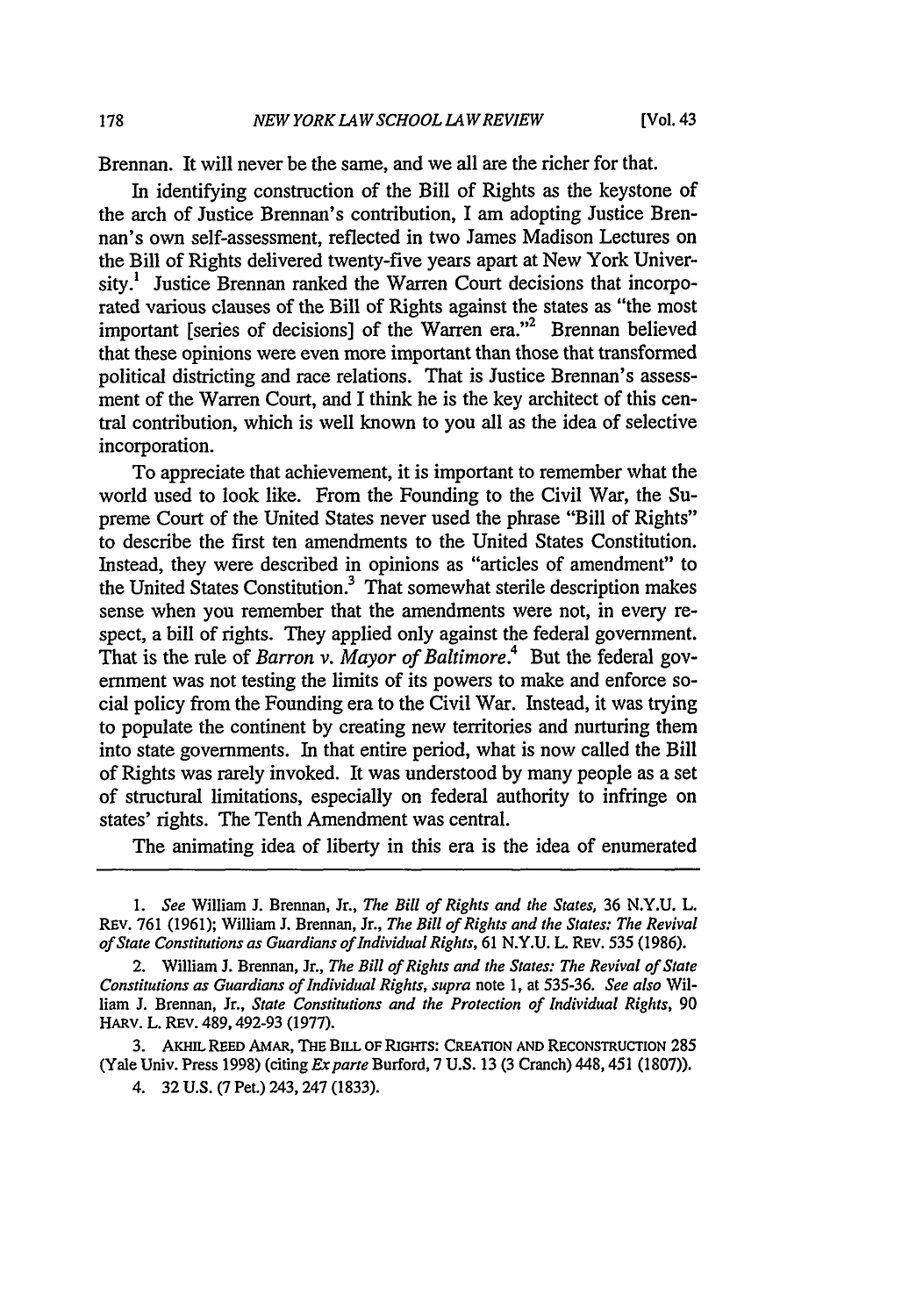**1999]**

federal power. Another basic motif of Supreme Court doctrine is property protection. That is what the world looked like before, when William Brennan came to Harvard Law School, and that is why he did not take courses on the Constitution. $<sup>5</sup>$ </sup>

There was not much case law. In 1928 when he arrived here, there was not a single Supreme Court case that forcefully defended free speech or press or expression against governmental action, either state or federal. Not until 1931 in *Near v. Minnesota*<sup>6</sup> and *Stromberg v. California*<sup>7</sup> did the Court begin to invalidate government action in the name of free speech principles. Those principles began to be applied against state infringement through a process that Justice Brennan later christened "selective incorporation." Religion clause principles began to receive similar attention in the 1940s in such cases as *Cantwell v. Connecticut*<sup>8</sup> and *Everson v. Board of Education of Ewing.9*

Thanks to Brennan, we can consider the Bill of Rights our palladium of liberty, our Parthenon. Through selective incorporation of the Bill of Rights—making many of its other provisions applicable against states— Brennan's opinions have increased protections for criminal defendants: protections against double jeopardy<sup>10</sup> and compelled self-incrimination,<sup>11</sup> protections of the right to counsel,  $^{12}$  to confrontation,  $^{13}$  compulsory proc-

- 6. 283 U.S. 697 (1931).
- 7. 283 U.S. 359 (1931).
- 8. 310 U.S. 296(1940).
- 9. 330 U.S. 1 (1947).

10. *See* Benton v. Maryland 395 U.S. 784 (1969). Brennan joined the majority in finding the Fifth Amendment bar against double jeopardy applicable to the states. *See id.*

*11. See* Malloy v. Hogan, 378 U.S. 1 (1964).

12. *See* Gideon v. Wainwright, 372 U.S. 335 (1963). Justice Brennan joined Justice Black's opinion of the Court. *See also* United States v. Wade, 388 U.S. 218 (1967).

13. *See* Pointer v. Texas, 380 U.S. 400 (1965). Although *Pointer* was written by Justice Black, Justices Brennan and Black worked on the opinion together. *See KIM* IsAAc EIsLER, A **JUSTICE** FOR **ALL** 180 (1993).

<sup>5.</sup> People like Justice Brandeis want to change the vocabulary from property to privacy. Privacy is more equally distributed than property: property conduces to inequality, but we all---rich and poor---have privacy in our persons and our personal affairs and our family lives and the like. This is one of the differences between the old substantive due process and the new substantive due process. We see this shift in Warren Court cases like *United States v. Katz,* 389 U.S. 347 (1967), a Fourth Amendment case moving from property to privacy as the motif.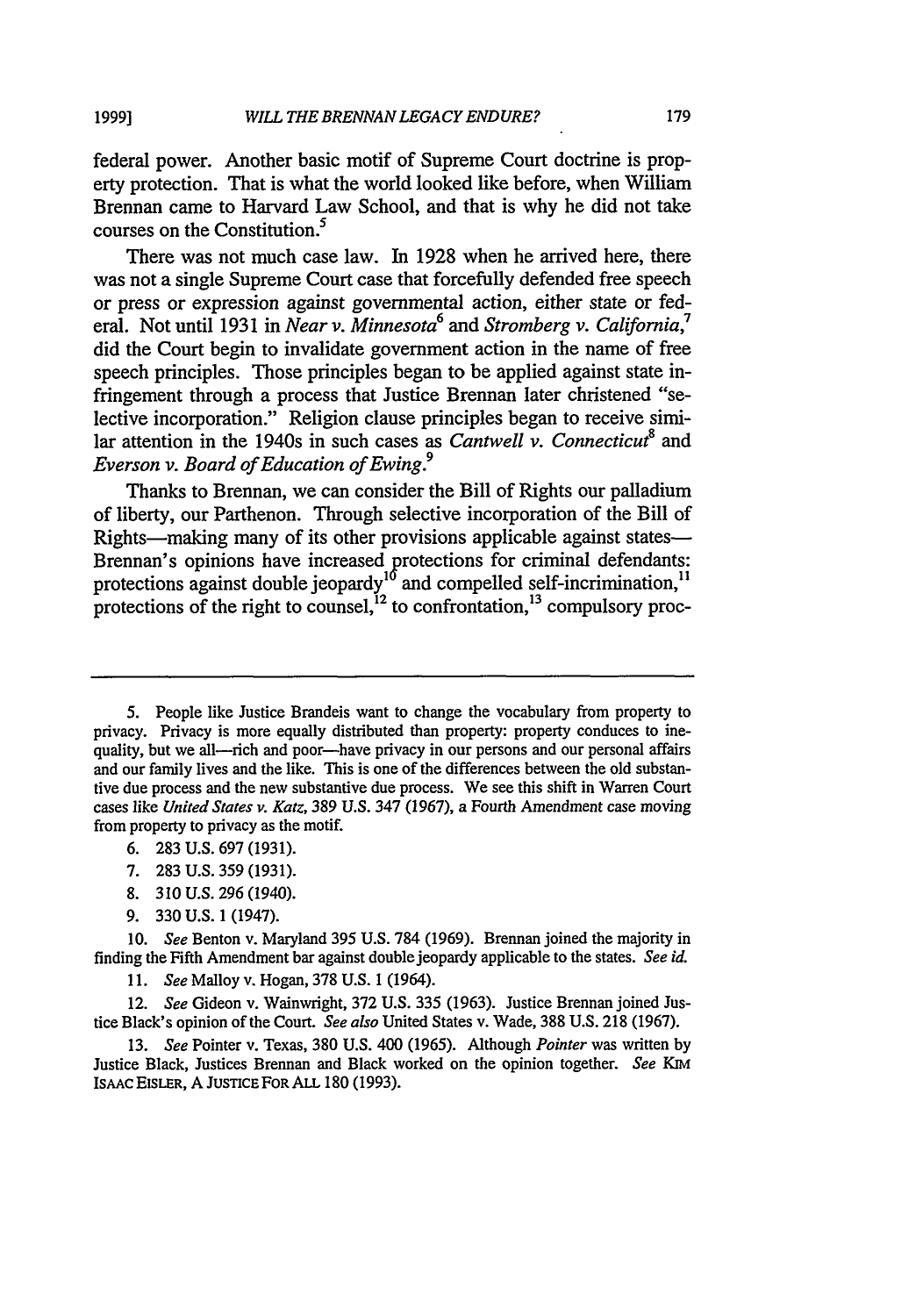ess and jury trial.<sup>14</sup>

In the realm of free speech and press, the world has also been transformed. By turning the Bill of Rights into a bulwark against abuse of state power, the Supreme Court developed a great body of doctrine that could then be aimed at Congress and the federal government. Historically, the Supreme Court has been far more likely to address state abuses than to take on its fellow federal branches. Incorporation has enabled the Court to assemble an arsenal at the state and local level.

*New York Times Co. v. Sullivan15* marks the opening of an era of Court-imposed restrictions on Congress. As Larry Tribe points out in his treatise, before *Sullivan,* speech and press protections were never invoked successfully against an act of Congress by the United States Supreme Court.<sup>16</sup> The first time a Congressional statute was struck down on free expression grounds was the year *after* Sullivan-in the 1965 case, *Lamont v. Postmaster General of the United States.17*

Since Burt Neuborne mentioned *Sullivan* at the beginning and *Texas v. Johnson18* at the end of Justice Brennan's great career, I should point out that *Johnson,* a state case, set the stage for the following year's flag burning case, *United States v. Eichman,'9* which reaffirmed *Johnson's* basic free speech principles to strike down an act of Congress.<sup>20</sup> The religion clauses tell a similar story.

Before I conclude, I will briefly discuss criminal procedure. Case books in the early 1960s included a minor chapter on criminal procedure, and it was taught as a subset of constitutional law. In contrast, today's constitutional criminal procedure has its own course.

Some of the features of this portion of the Brennan legacy are particularly interesting. Justice Brennan emerges as an early moderate. He believed in selective incorporation, not in Hugo Black's total incorpora-

- 17. 381 U.S. 301 (1965).
- 18. 491 U.S. 397 (1989).
- 19. 496 U.S. 310 (1990).
- 20. *See Johnson,* 491 U.S. at 406-22.

<sup>14.</sup> *See* Duncan v. Louisiana, 447 U.S. 323 (1980). Brennan joined the majority in finding the Sixth Amendment right to a jury trial applicable to the states. *See id.*

<sup>15. 376</sup> U.S. 254 (1964).

**<sup>16.</sup>** *See* **LAURENCE** H. **TRIBE,** AMERICAN CONSTITUTIONAL **LAW** 4 n.8 (1978).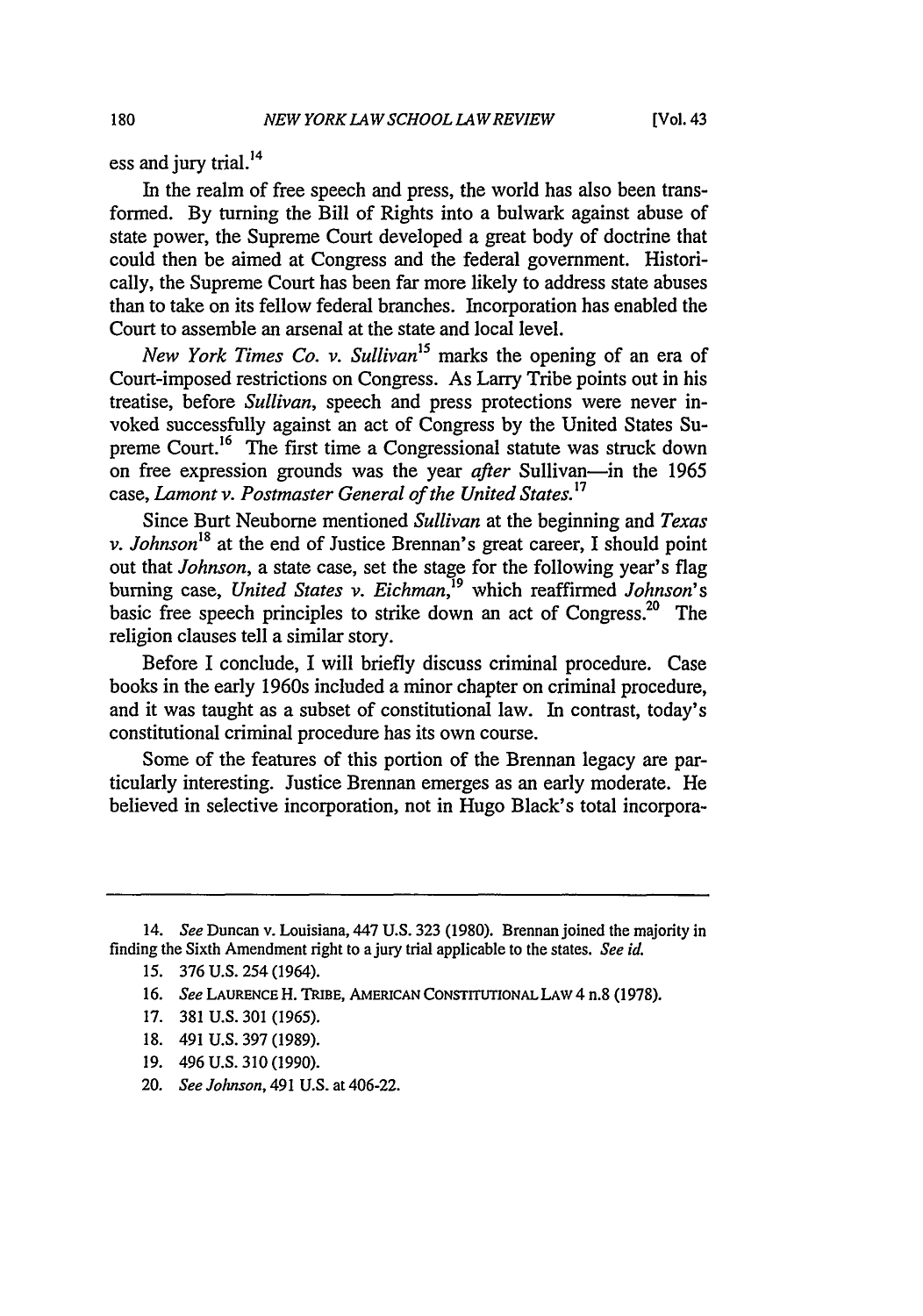tion. Hugo Black considered freedom of speech an absolute.<sup>21</sup> In his view, there should never have been a libel action against the *New York Times* in *Sullivan.22* When Justice Brennan wrote for the Court in *Sullivan,* he did not take an absolutist position.<sup>23</sup> In the early criminal procedure cases, Justice Brennan, again, was a voice of restraint and caution. He urged the view that Congress and the states could craft alternatives to the Miranda warnings. Brennan was the fifth vote in *Schmerber v. California,24* writing that the government has to be able to take blood samples and fingerprints, despite Fourth and Fifth Amendment objections.<sup>25</sup> Brennan was the author of *Warden v. Hayden,26* which authorized governmental searching and seizing for so-called mere evidence.<sup>27</sup> Nor was he a death penalty absolutist in the early phase of his tenure.

Later in life, as the Warren Court became the Burger Court, Justice Brennan the play-making guard became Justice Brennan the great dissenter. In criminal procedure cases, he staked out intellectually pure but more extreme positions that are probably too exuberant to endure.

His most enduring legacy is a legacy of moderation and the elevation of the Bill of Rights as the centerpiece of our liberty-a bill protecting Americans from unconstitutional interference by government at all levels.

# ROBERT NAGEL

I am afraid that what I have to say will strike you as excessively pessimistic, even grim. So at least I shall try to be brief.

Justice Brennan, of course, has left many specific doctrinal legacies. Some of them, like the intermediate standard of review in sex discrimi-

- 24. 384 U.S. 757 (1966).
- 25. *See id.* at 760-61,772.
- 26. 387 U.S. 294 (1967).
- 27. *See id.* at **310.**

<sup>21.</sup> *See* Konigsberg v. State Bar of Cal., 366 U.S. 36, 61-62 (1961) (Black, **J.,** dissenting) (advocating absolute protection of free speech); *see also* Hugo L. Black, *The Bill of Rights,* 35 N.Y.U. L. REV. 865 (1960).

<sup>22.</sup> *See* New York Times v. Sullivan, 376 U.S. at 293 (Black, J., concurring) ("I vote to reverse exclusively on the ground that the Times and the individual defendants had an absolute, unconditional constitutional right to publish in the Times advertisement their criticisms of the Montgomery agencies and officials.").

<sup>23.</sup> *See id.* at 265-92.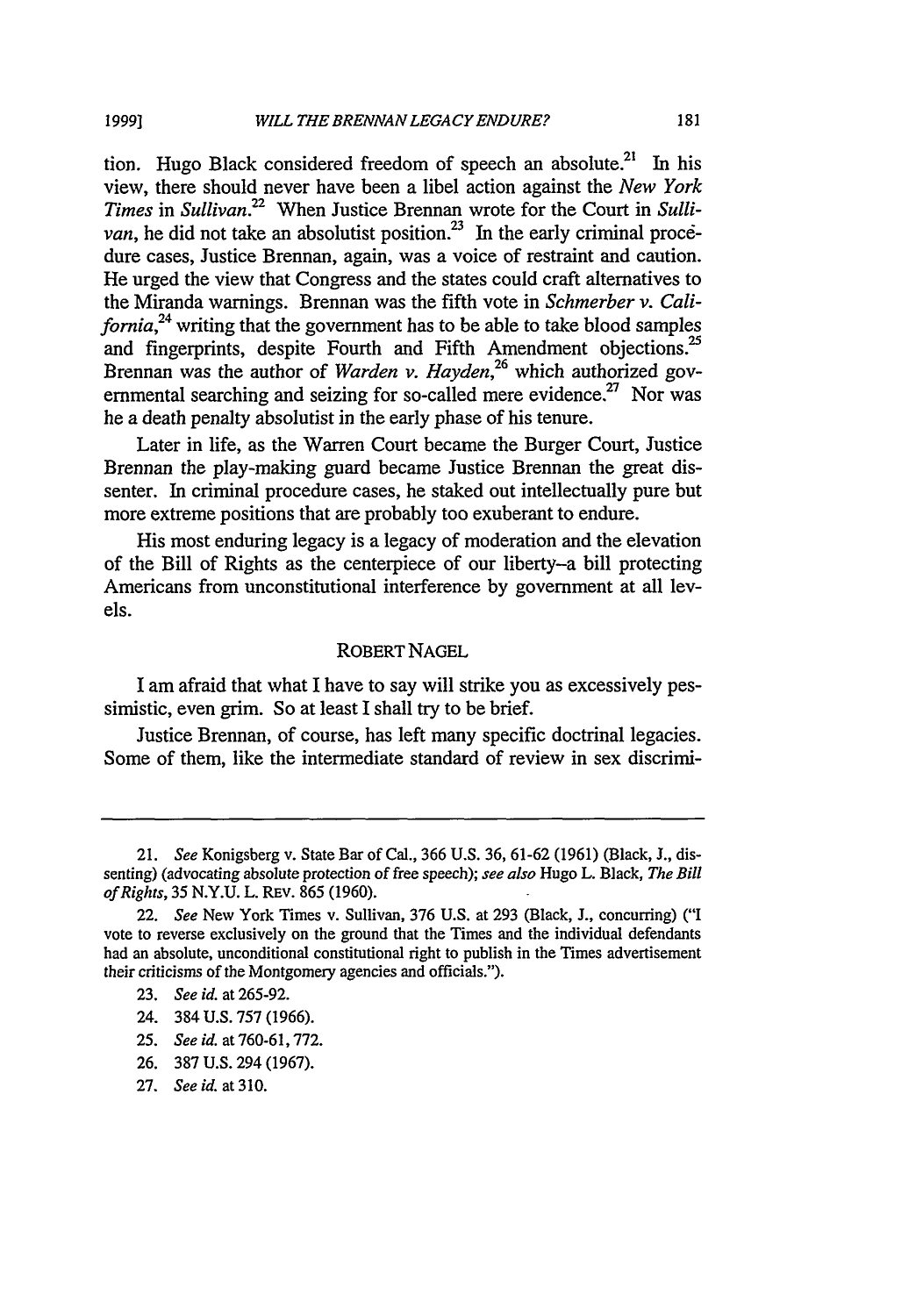nation cases,<sup>28</sup> remain solidly entrenched. Some, like the root and branch remedy in school desegregation cases, are formally established.<sup>29</sup> but time and events seem to have passed them by. Others, such as Brennan's position on affirmative action or discrimination in welfare policies, are currently in eclipse. $30$ 

Behind these specific legacies, there is a more general intellectual legacy inherent in the doctrines themselves. By doctrine, I mean the formulas, the prongs, the tests, the standards to which we lawyers are all so accustomed.

I do not claim that Brennan originated this form of analysis and explanation. But I do think he was its most accomplished practitioner, at least in modem times. He wrote with more energy and conviction than anyone else about how constitutional formulas should be worded and applied. He was a virtuoso of doctrine. He not only utilized the conventions of doctrinal argument with skill and relish, but he also pushed and redefined the limits of those conventions.

Brennan did much more than win discrete constitutional arguments. He dominated legal thought and commentary on the Constitution. But this overarching legacy, like some of his more specific doctrinal ones, appears to be in jeopardy today. While the formulas remain important interpretive and explanatory devices, many of Brennan's carefully crafted doctrinal edifices seem to be collapsing.

For example, the three-part *Lemon* test<sup>31</sup> that once controlled Establishment Clause jurisprudence has been discredited and is being gradually replaced by fact-intensive inquiries into endorsement and coercion.<sup>32</sup> Free exercise law rather forcefully rejects the old compelling interest test and substitutes contextual analysis of reasonableness and motivation.

Even in areas like sex discrimination and free speech, where Bren-

<sup>28.</sup> *See, e.g.,* Craig v. Boren, 429 U.S. 190 (1976); United States v. Virginia, 518 U.S. 515 (1996).

<sup>29.</sup> *See, e.g.,* Missouri v. Jenkins, 515 U.S. 70 (1995); Green v. County Sch. Bd., 391 U.S. 430 (1968).

<sup>30.</sup> *See, e.g.,* Regents of Univ. of Cal. v. Bakke, 438 U.S. 265 (1978) (Brennan, J., concurring in part and dissenting in part) (advocating an intermediate level of scrutiny for affirmative action-type programs).

<sup>31.</sup> *The Lemon* test is a three part test announced by the Supreme Court in *Lemon v. Kurtzman,* 403 U.S. 602 (1971), used to determine whether governmental action violates the Establishment Clause.

*<sup>32.</sup> See, e.g.,* Texas Monthly v. Bullock, 489 U.S. 1 (1988).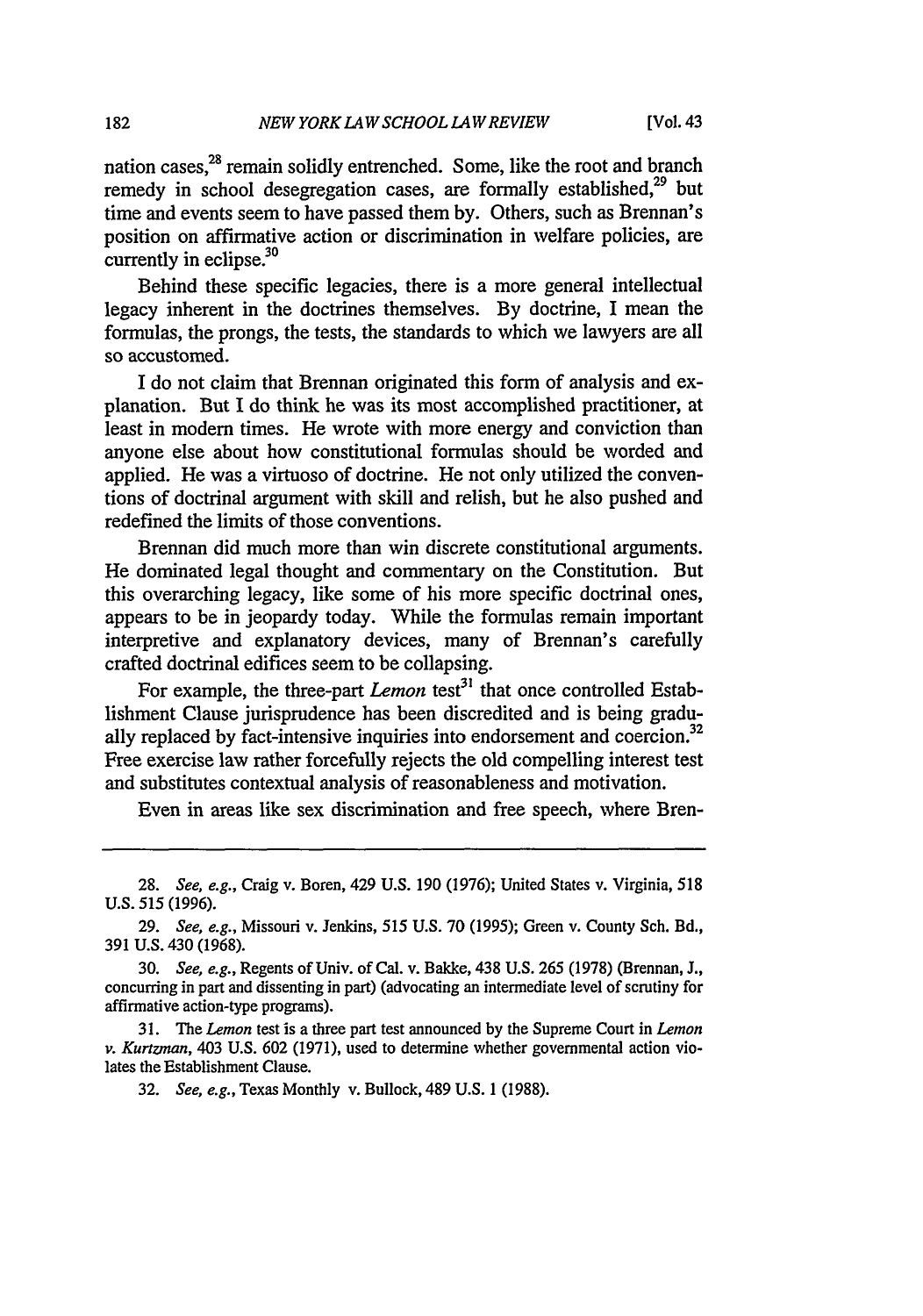nan-style formulas are still influential, the doctrines seem less and less essential, a superstructure rather than a foundation. In such important cases as *Romer v. Evans*<sup>33</sup> doctrinal explanations have receded so far as to have virtually disappeared.

One might conclude that I am only describing the predictable consequence of a conservative Court's lack of enthusiasm for progressive doctrines. But even where the current Court shows commitment and creativity, the form of its explanations seems to be moving away from the formulaic. In *United States v. Lopez*,<sup>34</sup> the majority explicitly rejected all available conceptual rationales and announced a legal standard that requires investigation into the extent to which a law affects commerce.<sup>35</sup> The Tenth Amendment cases, like *New York v. United States*<sup>36</sup> and *Printz v. United States,<sup>37</sup>*categorically ban federal commandeering rather than test its extent and impact.

While the Court's most ambitious project, the growing line of cases that cast doubt on affirmative action programs, does employ the familiar strict scrutiny formula, the Justices deny seeing any overriding significance in this test even as they announce its applicability.

If we are witnessing the beginning of the collapse of the formulaic style that Justice Brennan did so much to propagate and to legitimize, what might that mean? I only have time to suggest one of the possible answers.

Brennan's urgent doctrinal argumentation was more than legal analysis at a high level. It was the rhetorical expression of extreme intellectual confidence. Most of us are so used to constitutional formulas that we do not appreciate how optimistic and ambitious an impulse they represent. Brennan's opinions embodied the conviction that even for morally profound and difficult social issues, the mind can identify a manageable subset of problems and construct a constraining, yet flexible, set of tests that will yield appropriate solutions. Brennan's opinions embody the conviction that a mental contrivance, a calibrated set of quasirules, can resolve complex social questions.

- 36. *505* U.S. 144 (1992).
- 37. 521 U.S. 98 (1997).

<sup>33. 517</sup> U.S. 620 (1996).

<sup>34. 514</sup> U.S. 549 (1995).

<sup>35.</sup> Under *Lopez,* Congress may regulate under its commerce power activity where it "substantially affects" interstate commerce. *See id.* at **559.**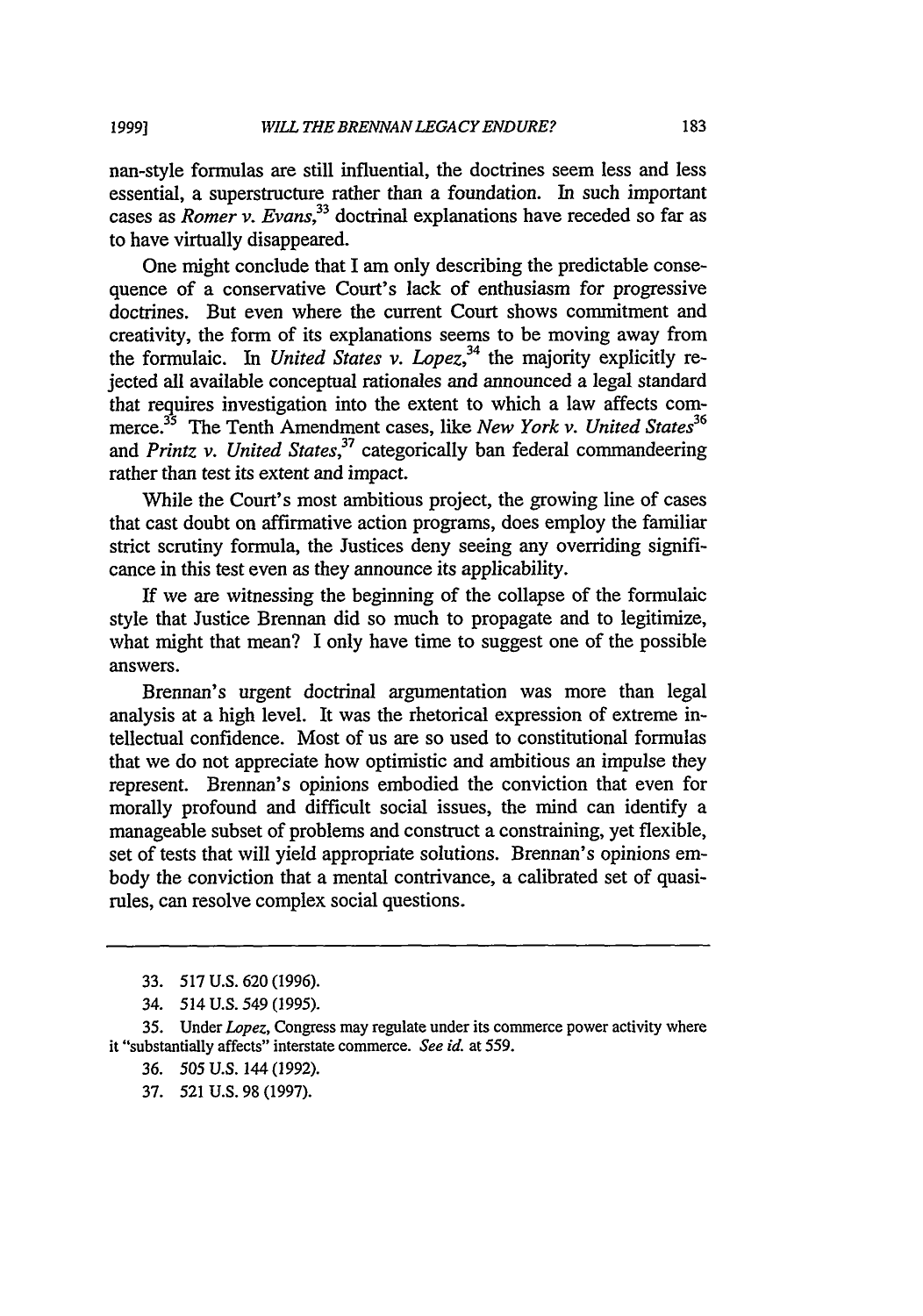In Brennan's era, this conviction made it seem feasible for the federal judiciary to pursue programmatic social reforms—racial justice, gender equality, wide open public expression, minimal welfare entitlements, and so on. Because the formulas combined attributes of rules with instrumental calculations, they also embodied the belief that the courts could pursue social justice without either abandoning their essentially legalistic nature or succumbing to naive versions of formalism.

With the current Court, I suspect we are seeing the dissolution of each of these elements of confident intellectualism. For example, the Rehnquist Court is against affirmative action,<sup>38</sup> but so far it lacks sufficient confidence to try to eliminate it. Similarly, the current Rehnquist Court wants to limit the commerce power but is not sure it can construct doctrines that are both prudent and effective.<sup>39</sup> The Court favors abortion rights but wants to evaluate state regulations *ad hoc.'0* It thinks that nude dancing is free speech but not worth systematic protection.<sup>41</sup> The Court wants to limit school desegregation decrees, but it will not reexamine the fundamental goal of racial balance in a way that might precipitate large-scale judicial withdrawal.<sup>42</sup>

The Court appears, then, to lack the courage of its convictions. It does not have the intellectual self-assurance necessary for programmatic reform. And even if it had this confidence, there appears little commitment to the idea that those convictions could be synthesized in formulas that would both work and have law-like qualities. Even the centrist on the court, Justice O'Connor, whose version of common law adjudication is to a degree both pragmatic and formalistic, seems inhibited by caution and self-doubt.

In short, while bits of the formulaic style linger on, the underlying legacy of intellectual optimism that it represented is essentially gone from the present Supreme Court. The question is not whether this aspect of the Brennan legacy will endure but whether it might some day reap-

*42. See, e.g.,* Freeman v. Pitts, 503 U.S. 467 (1992).

<sup>38.</sup> *See, e.g.,* Adarand Constructors v. Pena, 515 U.S. 200, 227 (1995) (holding that racial classifications, even for benign purposes, are to be reviewed under strict judicial scrutiny).

<sup>39.</sup> *See, e.g., Lopez, 514* U.S. at *549.*

<sup>40.</sup> *See, e.g.,* Planned Parenthood v. Casey, 505 U.S. 833, 874-77 (1992) (holding that state regulations that impose an undue burden on a woman's ability to obtain an abortion violate due process of law).

<sup>41.</sup> *See, e.g.,* Barnes v. Glen Theatre, 501 U.S. 560 (1991).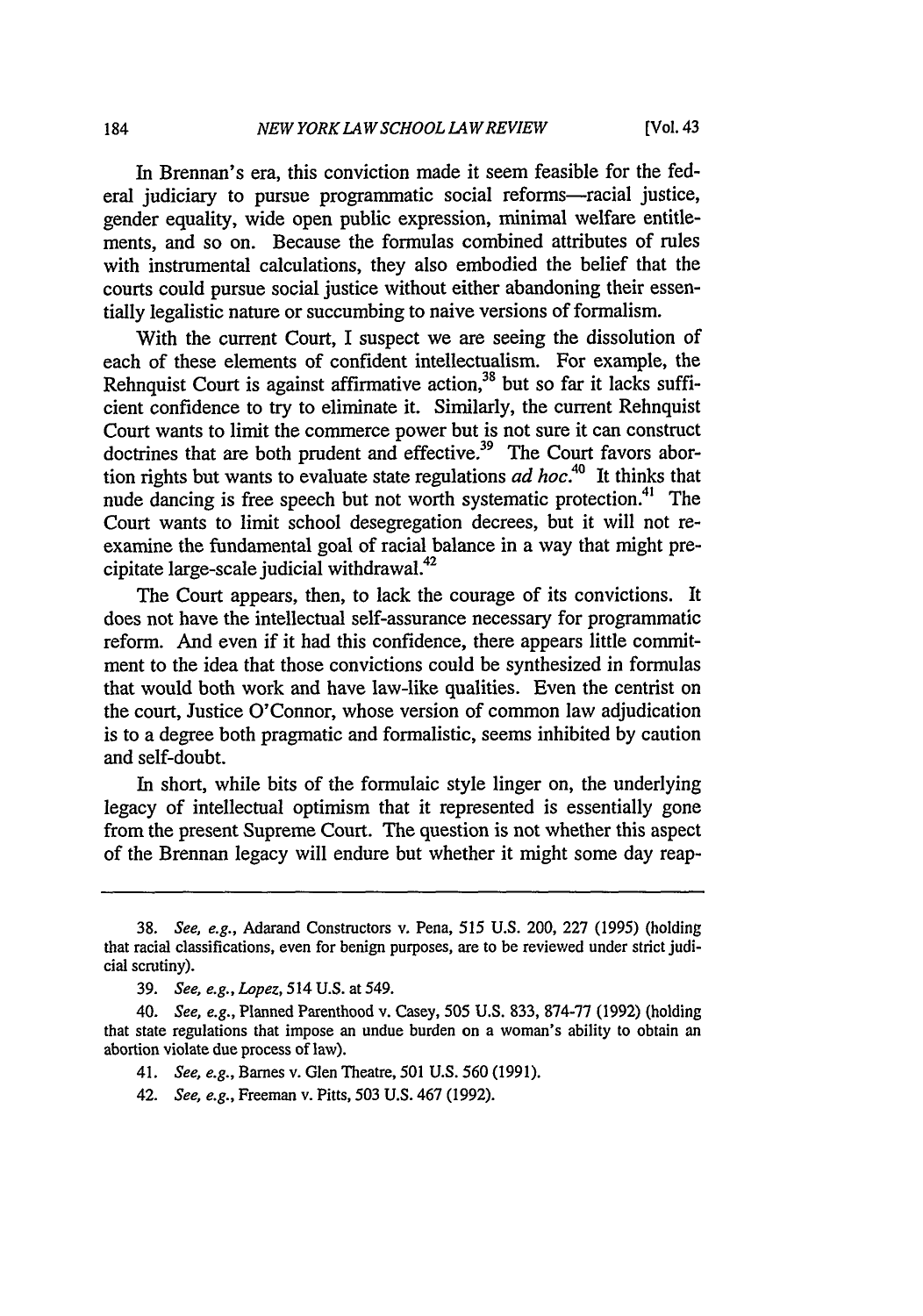pear. The answer depends in part on the reasons for the abandonment of the formulaic style. To some extent, judicial retrenchment probably reflects a broader loss of confidence in government-sponsored social reform. This is almost certainly a consequence of specific political experience and therefore is probably temporary. The Court could regain confidence in the possibility of judicially imposed programmatic reform, just as other branches of the federal government could become expansive about their capacities again.

To some extent, however, judicial retrenchment also seems rooted in a more fundamental depletion of language and culture. The Court's formulaic explanations now seem contrived and forced and empty in much the same way that most public efforts at moral and political discourse seem futile. So even if confidence in programmatic reform returns, it could come without any renewal of confidence in the Court's capacity to articulate its principles in legal terms. The Court might then be forced back on whatever rhetorical resources are available in the wider political culture.

For example, the therapeutic terminology that increasingly dominates our political discourse might be imported into constitutional opinions. *Lee v. Weisman*<sup>43</sup> may be one model for the future. Another possibility is that the Court may, like so many political interest groups in today's culture wars, impugn the motives of those with whom it disagrees. Cases like *Church of the Lukumi Babalu Aye v. City of Hialeah,44 Romer v. Evans*<sup>45</sup> and *City of Boerne v. Flores*<sup>46</sup> may be indicative of future trends. Or we may see a reformist Court that is impatient with the very idea of verbal explanation. *Romer,* again, could be a harbinger.

If what we are now seeing is the beginning of a sustained effort to adapt from the surrounding culture new modes of judicial discourse, Brennan's earnest, dogged, elaborate arguments about how legal formulas should be phrased and applied may come to have for future lawyers the same unreal and detached quality that old religious disputations have to modem secularists. Moreover, the language that emerges to take its place may be starkly unattractive. If the power of the formulaic style does collapse while there is a resurgence of confidence in the possibility

46. 521 U.S. 507 (1997).

<sup>43. 505</sup> U.S. 577 (1992).

<sup>44. 508</sup> U.S. 520 (1993).

<sup>45. 517</sup> U.S. 620 (1996).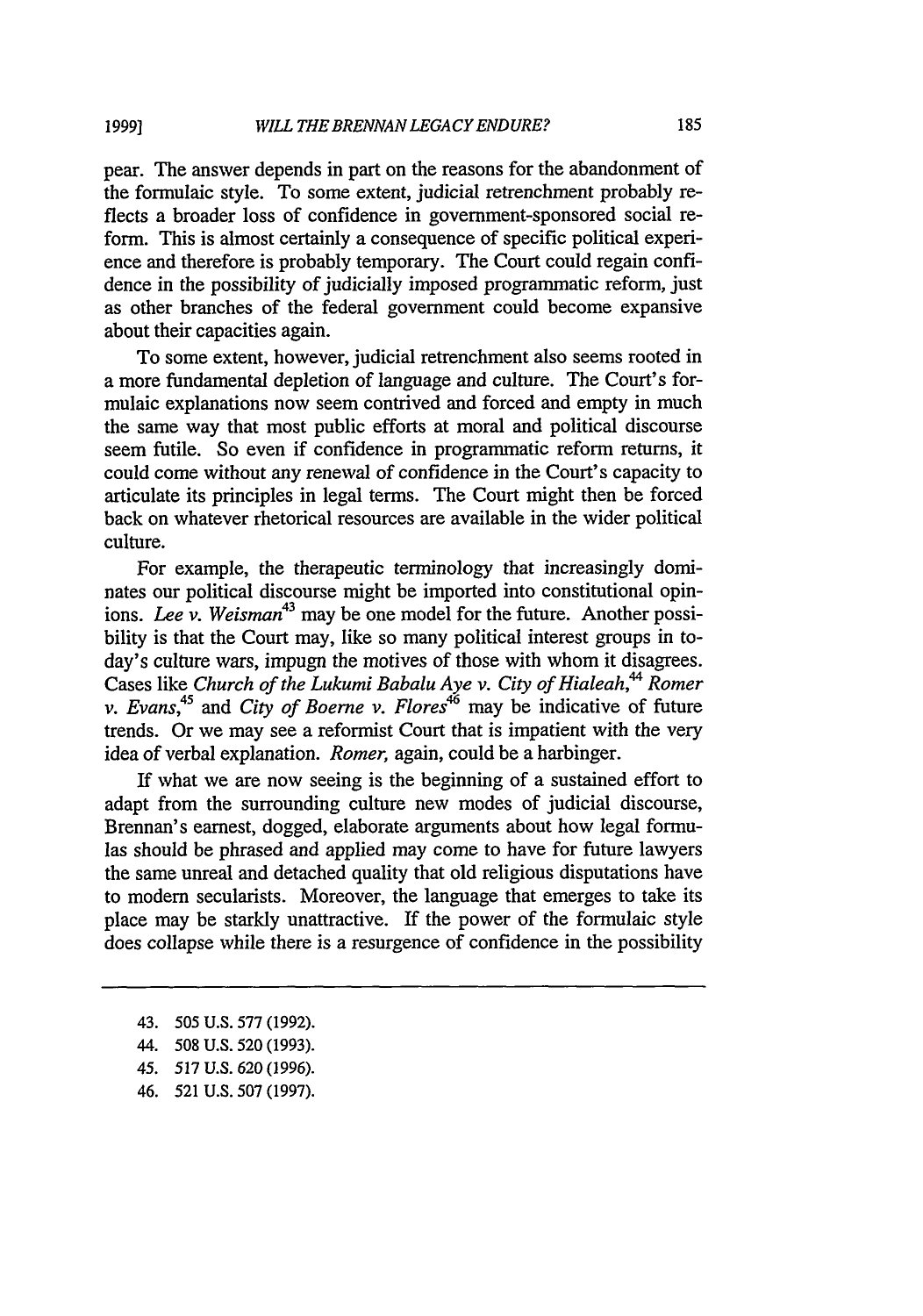of programmatic reform, even Brennan's critics, myself among them, may look back at his time with nostalgia.

# MARK TUSHNET

We have already thanked the *Harvard Civil Rights-Civil Liberties Law Review* and the Brennan Center for sponsoring this event. I also want to congratulate all of you for hanging in to the very end.

As the last scheduled speaker, I feared that my comments would be preempted, so I prepared two introductions. One has indeed been preempted. The second came to me when Professor Rosen earlier today described the range of views from the left to the right. I looked to my right and saw everybody he described over there. That seemed to me to be symptomatic of something in the current situation that bears on the legacy of Justice Brennan. My argument begins with the observation that in the past decade there has been a dramatic shift to the right.

The text I want to use is evoked, perhaps deliberately, by a phrase Professor Amar used. Its author was another child of New Jersey, Bruce Springsteen. In *My Home Town,* Springsteen writes, "[T]hese jobs are going boys and they ain't coming back...."<sup>47</sup> Analogously, the Brennan vision was the product of specific historical circumstances that are extremely unlikely to return.

Historians who teach the survey course in American history now structure the second semester around the rise and fall of the New Deal political order, from 1877 to the present. Brennan and his vision were part of that order. Operating within a political framework of pluralism, his vision was nationalist and universalist.

Pluralism meant the accommodation of all the claimants' interests that appeared within the pluralist bargaining frame-the New Deal growth coalition. The word *growth* is important, because that sort of accommodation was possible only so long as buoyant economic growth was sustained. Steady growth meant political leaders did not have to make hard choices among competing interests.

The New Deal political coalition collapsed when growth slowed and its leaders had to choose which elements of the coalition they were going to satisfy at the expense of the others. They may have chosen correctly, but the effect was the disintegration of the very coalition that had won them the power to choose.

<sup>47.</sup> **BRUCE SPRINGSTEEN,** *My Hometown, on* **BORN IN THE U.S.A.** (Columbia 1984).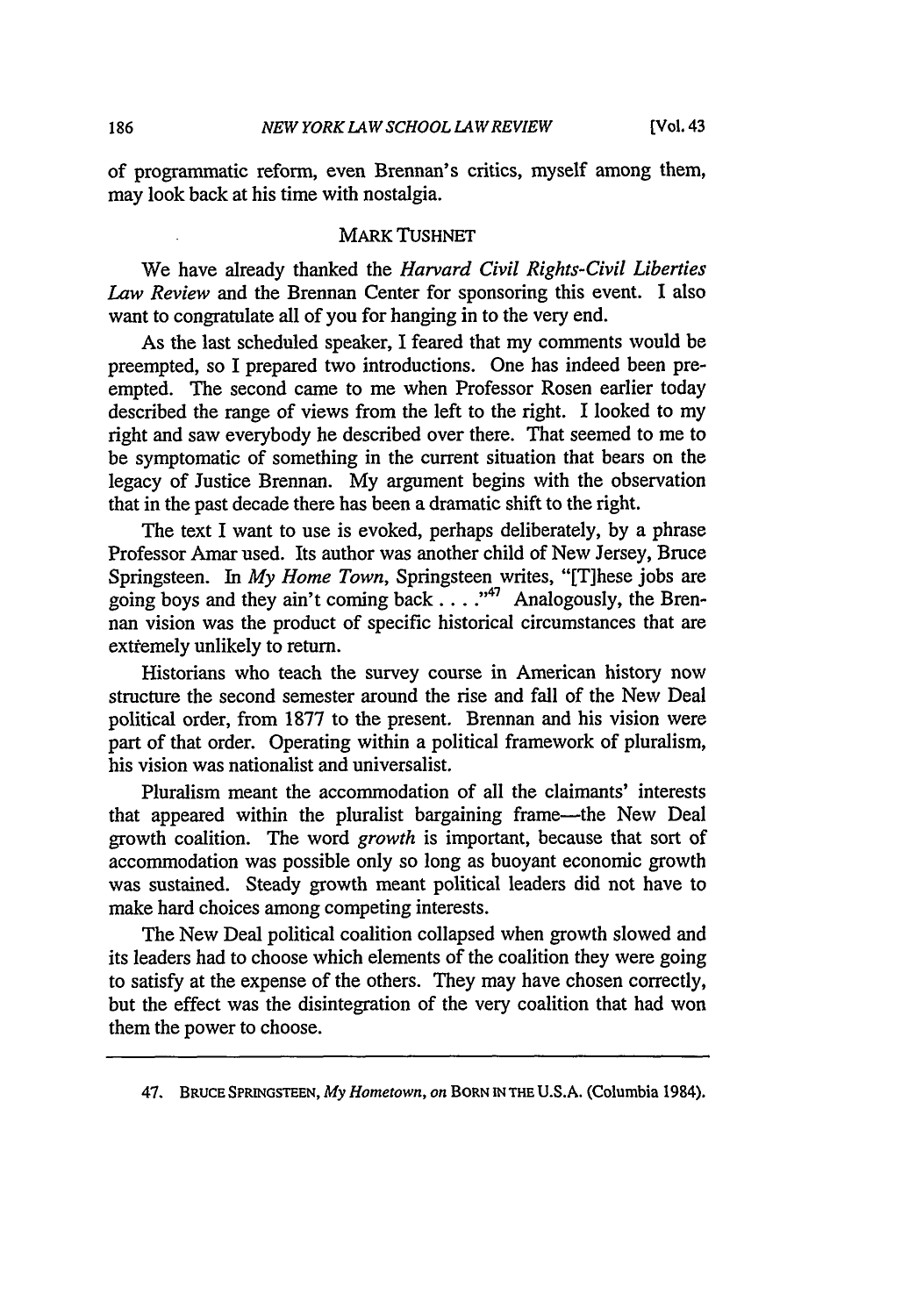But one of those choices turned out not to require serious choosingthe choice of the institution to accommodate these pluralist interests.

The Brennan vision, which could also be called the New Deal vision, simply assumed that each branch of government would do its shareeach building structures of policy around the initiatives of whichever branch got around to doing something first.

The nationalist, universalist vision within a framework of pluralism made sense in an expansive economy, but there are some implications that I want to describe briefly with a reference to the Holmes lectures that Alexander Bickel gave, published under the title, *The Supreme Court and the Idea of Progress.48* One chapter was titled *Remembering the Future.* Sometimes when I teach about this lecture, I assert that a better title would be, *Predicting the Future. Romer v. Evans,49* for example, is a case in which the Court predicted the future by making a guess about where social change was likely to go and by getting ahead of the tide. Remembering the future is different. To remember the future, you have to project yourself two generations into the future and then look back one generation to assess what happened.

Bickel argued that the Warren Court's greatest strength was its ability to remember the future. He was impressed and puzzled by the fact that although the Warren Court was doing things that should have gotten it into enormous political trouble, the Justices were not getting into serious trouble at all. He concluded that they did not because of their skill at remembering the future.

In contrast, my formulation entails projecting yourself two generations into the future and then looking back. Two generations is not three generations, and the Warren Court's vision, broad though it was, was not broad enough to see the decline of the New Deal order.

There was a provocative question at the end of this morning's debate. Someone asked whether Justice Brennan's very success made it impossible for his legacy to endure. The questioner's argument was that in the political atmosphere that followed the decay of the New Deal coalition, someone like Brennan could not be appointed to the Court again.

There are various wrinkles that would need to be worked out to make this case. But there is some truth in the argument that the success of the

<sup>48.</sup> **ALEXANDER** M. **BICKEL, THE SUPREME COURT AND THE IDEA OF PROGRESS** (Yale Univ. Press, **2d** ed. **1978) (1970).**

<sup>49. 517</sup> **U.S. 620 (1996).**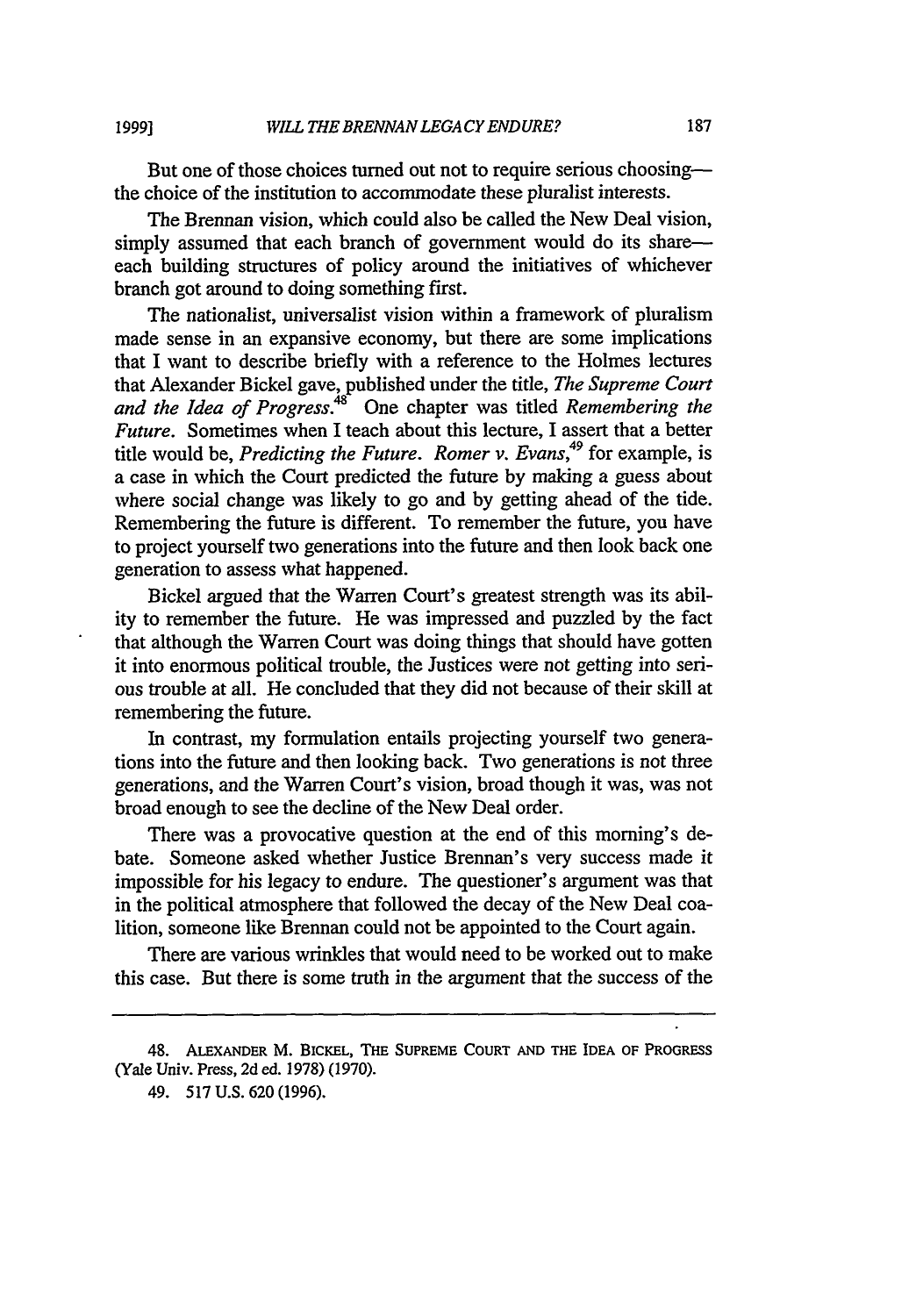Warren Court, its vision two generations into the future, contributed to its failure in the third generation.

To the extent that the Brennan vision's coherence depended on the New Deal order, the disappearance of that order would have to be fatal. In a much more narrow sense, the ability to project yourself into the future is an extraordinary talent that is very hard to reproduce.

There might be some people who could remember the future today. The difficulty with that premise is that no reconstituted political order has yet emerged. We are in a period of political disarray, out of which some new order is likely to be constructed over the next decade. The contours of that order, however, would take an extraordinary talent to discern.

My guess is that it will be some version of what Vice President Gore describes as reinventing government and what the sociologists Niklas Luhman and Gunther Teubner describe as reconstitutive law.<sup>50</sup> But the constitutional form of that new order is extremely hard to figure out. It will have something to do with devolution and voucher programs with extensive regulation, but figuring out what constitutional reconstruction will occur to accommodate those developments is beyond me.

At the same time, we can see Brennan's vision and, indeed, the whole New Deal order as one side of a continuing dialogue in U.S. history between universalist nationalists on one side and parochial particularists on the other. On the universalist nationalist side, Justice Brennan's vision stands. On the other side stand versions, not all of them without some appeal, of state's rights policies or identity politics, multiculturalism, or other variants, all of them deeply rooted in the nation's history.

There is no reason to think that the dialogue between universalist nationalism and parochial particularism has ended simply because the particular framework within which it was conducted and within which the universalist nationalist prevailed in the New Deal order, has collapsed. Brennan's articulations will be a resource for the future, as are all the other prior articulations.

Future generations may find Justice Brennan's articulations attractive. It could be, as Professor Nagel suggested, that succeeding genera-

188

<sup>50.</sup> The confusion surrounding the shape of the new order relates to the ambiguous nature of the legal system as one which is normatively closed and cognitively open. *See* NIKLAS LUHMAN, A SOCIOLOGICAL THEORY OF LAW (1985).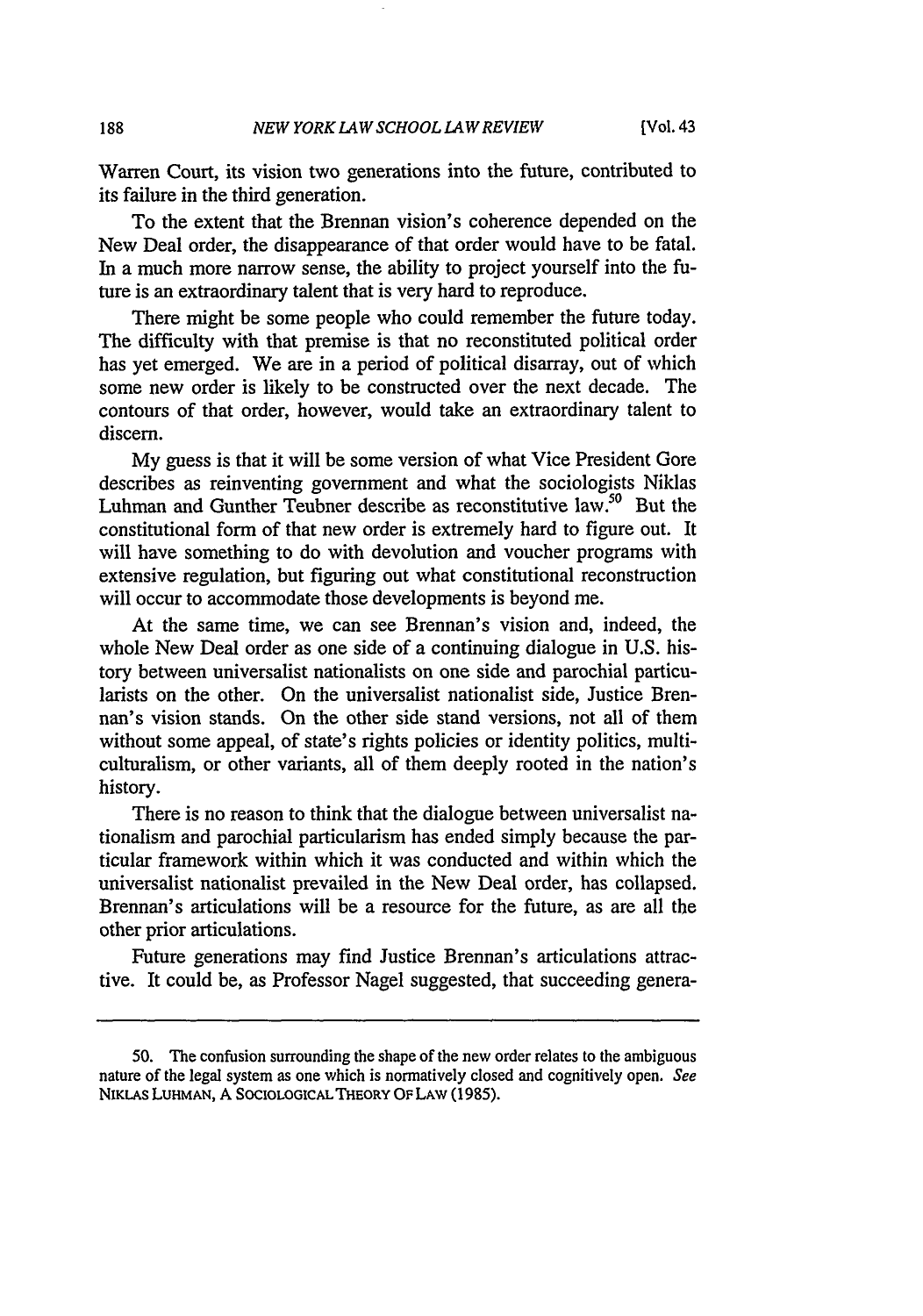tions will find them as strange as an earlier rhetoric of religious identity. After all, the legal academy in the past fifteen years experienced a republican revival two centuries late. It seems possible that we could have a Brennan revival in a couple of decades.

Finally, it seems worth pointing out that Bruce Springsteen actually was wrong. The jobs do appear to be coming back, although in a different form. Justice Brennan's legacy may also return, but it is impossible to predict what shape his New Deal universalist nationalism will take in a multicultural, global economy. Thank you.

# RICHARD **FALLON**

We have just heard some extremely interesting and provocative comments.

Before we go to the audience, I would like to pose a question: Has the panel so far collectively done justice to the Brennan legacy? Everybody has identified at least one element of the Brennan legacy, and there seem to be some common themes. But is the picture that emerges a complete one?

Justice Brennan was very much part of the New Deal coalition, happy to go along with those trends in national politics that saw a huge shift of power from the states to the federal government. As power gathered at the center, Justice Brennan wanted to make sure that individuals' rights were protected. I believe that is what Mark Tushnet meant when he talked about universalism. We get the same protections for everybody-a universal scheme of rights. In addition, Akhil Amar emphasized that constitutional rights were broadly extended against the states. The Bill of Rights is much more a part of the national political consciousness than it used to be. Professor Nagel explained that there was great confidence on the part of Justice Brennan and the Court in articulating this nationalist and universalist vision.

I am struck, however, that nobody has referred specifically to equality, though that may be what is meant by universalism, and that no one has referred to democracy, in talking about the Brennan legacy. I would have thought that equality, in particular, would be a term that would come immediately to mind.

So before we go to the audience, have we collectively done justice to the Brennan legacy? What have we left out?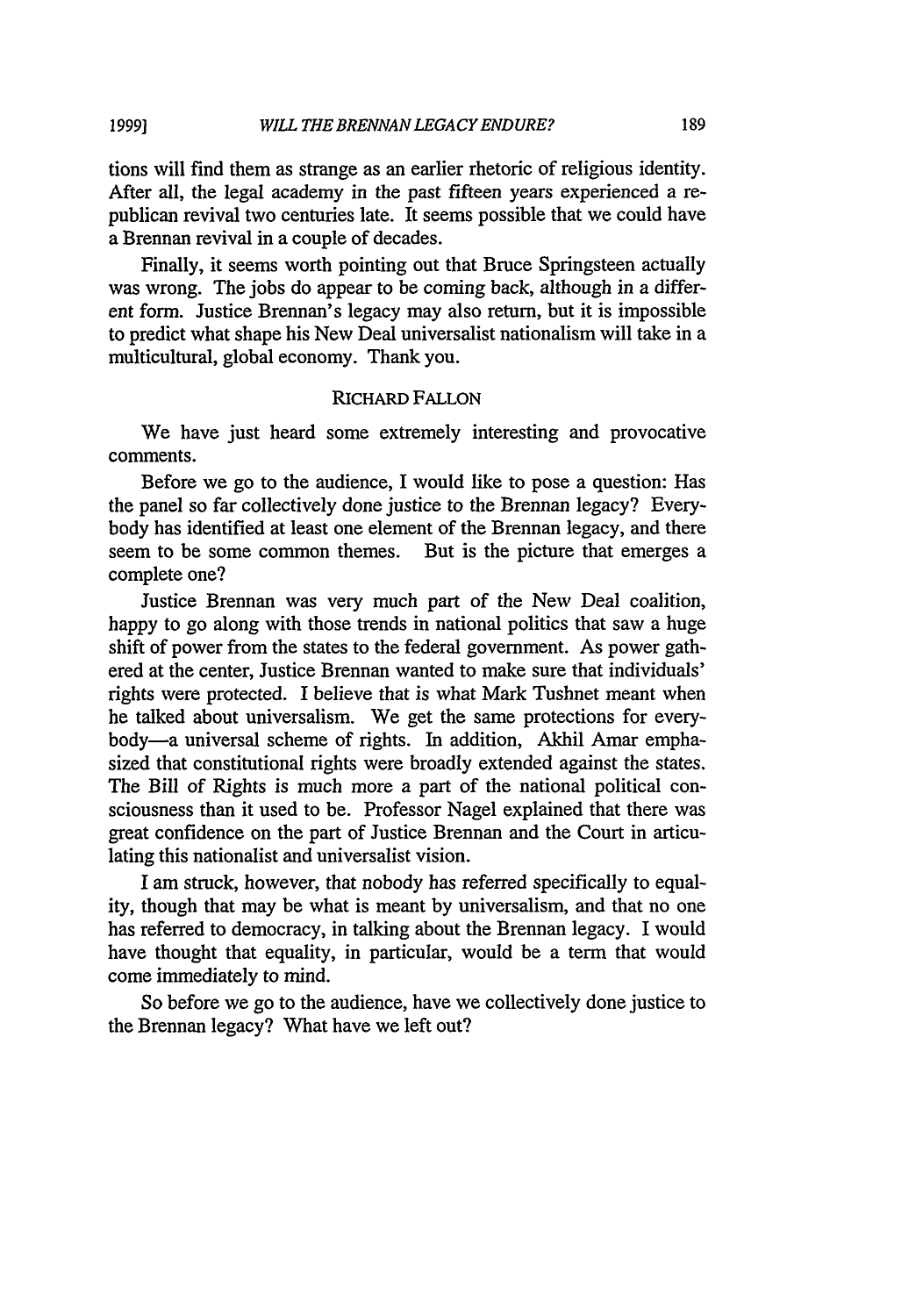#### AKHIL REED AMAR

It is impossible to do justice to so vast and rich a legacy in just a few minutes.

Since you mentioned two ideas, democracy and equality, let me give you two examples of Brennan opinions that have had a profoundly enduring effect that are not purely formulaic. These opinions won the day even among conservatives.

Freedom of speech, central to democracy, is at the heart of *New York Times Co. v. Sullivan.*<sup>51</sup> You cannot have a democratic polity and a national debate about race when Alabama can shut down the *New York Times's* or the national media's coverage of the issue. One of the most powerful ideas in this opinion is that the government cannot make it a crime to oppose government policy.

Harry Kalven says the same thing in his note on *Sullivan* in *The Supreme Court Review.*<sup>52</sup> The government cannot make its symbols immune from criticism. That is the central idea of the flag burning case.<sup>53</sup> A flag can be burned respectfully. That is what you are taught to do in the Boy Scouts and in the military. What offended some was that the flag was burned disrespectfully, to the chant "America, the red, white and blue, we spit on you."<sup>54</sup>

*In Texas v. Johnson,* a five-to-four case, Justices Scalia and Kennedy joined Brennan in the majority.<sup>55</sup> There are many more friends of the First Amendment today than when Brennan came on the Court. These new friends are trying to load the First Amendment with freight that it was never meant to carry, like property and protection of inequality. Perhaps Brennan was too successful.

The second example is gender equality. *In Frontiero v. Richardson*,<sup>56</sup> there is a paragraph that compares sex with race.<sup>57</sup> Sex and race have been used to justify social disadvantage, and both have caste-like features. They involve inherited characteristics fixed at birth.

- *56.* 411 U.S. 677 (1973).
- 57. *See id. at* 685.

<sup>51. 376</sup> U.S. 254 (1964).

*<sup>52.</sup> See* Harry Kalven, Jr., *The New York Times Case: A Note on "The Central Meaning of the First Amendment,"* 1964 Sup. CT. REv. 191.

<sup>53.</sup> *See* Texas v. Johnson, 491 U.S. 397 (1989).

*<sup>54.</sup> Id.* at 399.

*<sup>55.</sup> See id.* at 398.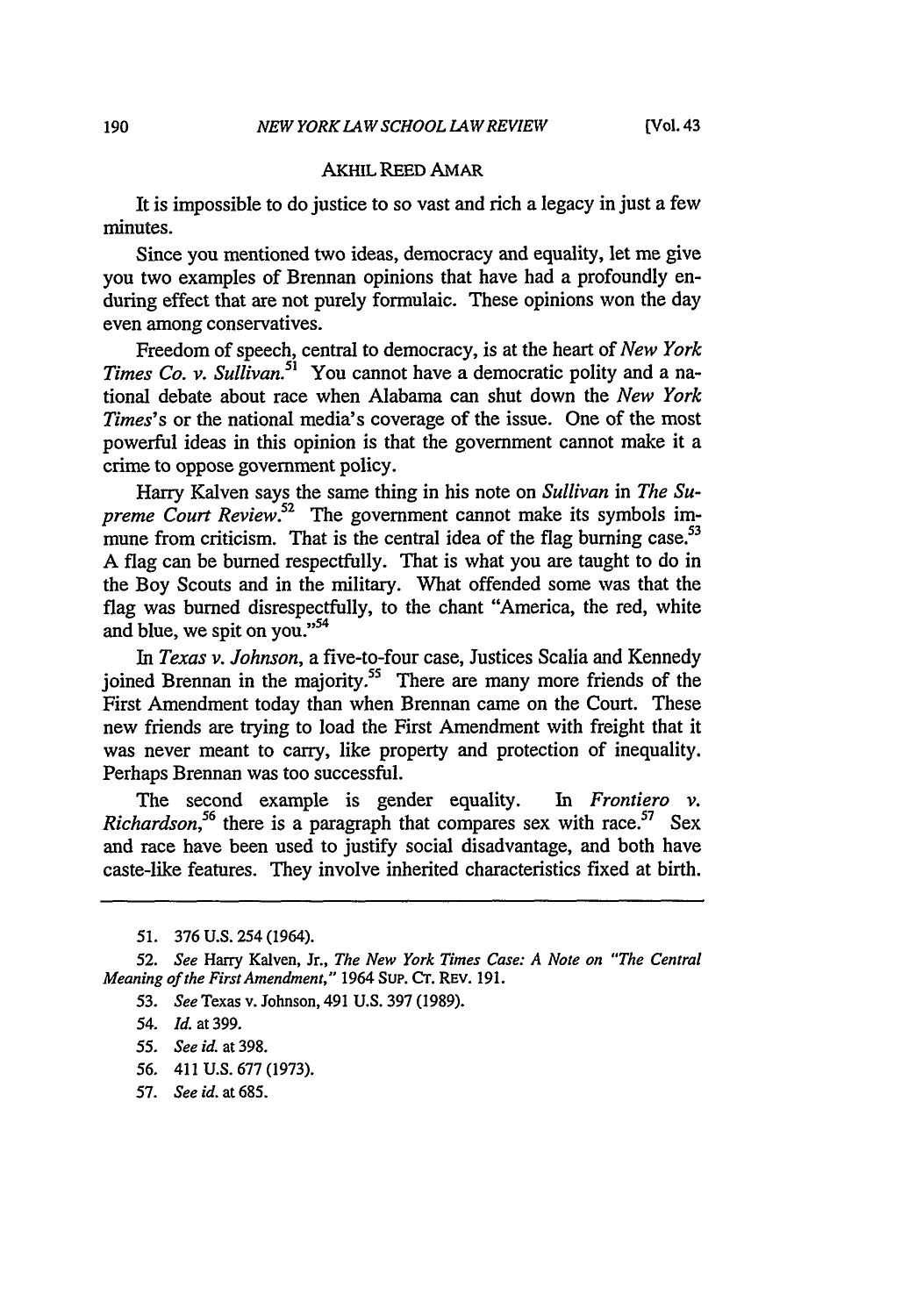**1999]**

There are important historical connections between treatment of racial minorities and of women. Women's equality, which Brennan was among the first to articulate, is now embraced even by conservative justices.

# ROBERT NAGEL

I agree with much of those comments. It is true that there is a consensus, at least among members of the Court, on sex discrimination. I do not know if Brennan is entirely responsible for forging that consensus, but it does not really matter. There is a tendency to state certain values at a high level of generality and then say we all agree and that the Court's adoption of these values therefore is an attractive legacy. When the values are examined piece by piece, however, it becomes more questionable whether they will endure.

I have no better predictions than anybody else. But on the point about democracy and Akhil's reference to *New York Times v. Sullivan,58* I am not at all sure that case demonstrates any stable consensus. In fact, what one sees in *Sullivan* and all the subsequent cases is a very ambitious effort by the Court to regulate or optimize speech with a set of specific rules. Today, both on and off the Court, there is much skepticism about whether those defamation rules are useful. So it is possible to say very generally that Justice Brennan's legacy is a belief in democracy and free speech, but if you look more specifically, you see ideas that have become highly contested as too ambitious. These ideas may be in the process of receiving significant revision.

Similarly, to do justice to Brennan's legacy, you have to speak more specifically about equality. Do we mean equality of income or of poverty or of welfare entitlements? It seems to me that there is no particular legacy here.

On gender equality, there seems to be an enduring legacy—although, again, I do not know how much of it is Justice Brennan's and whether it might be in the process of receiving significant revision too. His concept of racial equality certainly is under serious review.

It is difficult to do justice to such a broad array of programs and ideals. But it is also important not to romanticize Brennan's legacy in glittering generalities. Much of what he stands for, if scrutinized, is highly contested and problematic, and may be in the process of being substan-

**58.** 376 U.S. 254 (1964).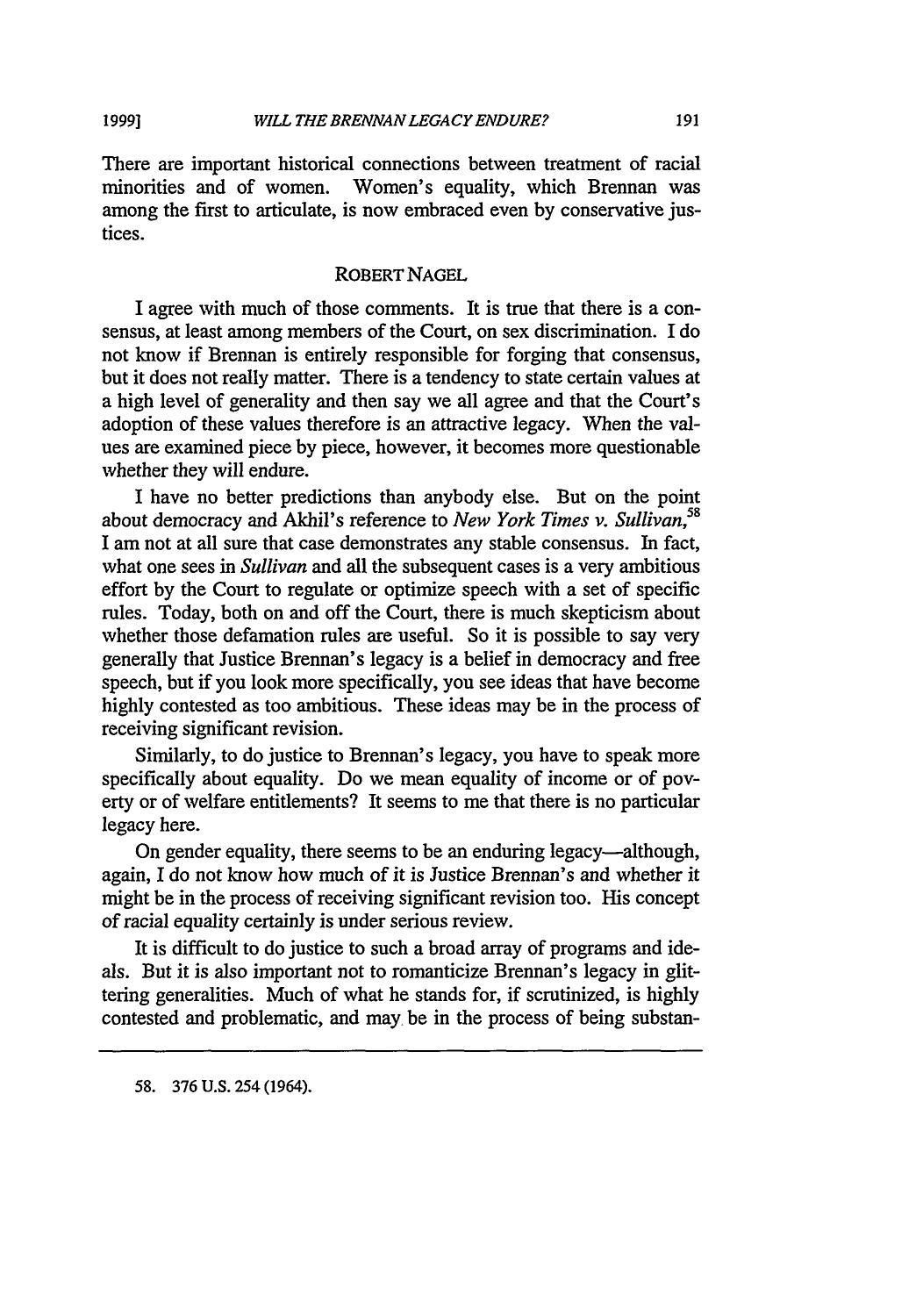tially revised or rejected.

#### MARK TUSHNET

I have one further point. Although there were a number of visions of democracy in Justice Brennan's work, the most robust is the pluralist vision. While the pluralist vision is an attractive vision of democracy, it is not the only one. It is now highly contested. Indeed, I think that the tension between *Buckley v. Valeo59* and the positions taken by the Brennan Center are symptomatic of the tension between a pluralistic vision of democracy and an alternative vision of democracy.

#### RICHARD FALLON

Questions or comments from the audience?

# AUDIENCE MEMBER ONE

The conversation today has focused on Justice Brennan's intellectual contributions, but shouldn't we also discuss his character-his qualities of empathy, his depth of soul?

#### AKHIL REED AMAR

Yes-a great point.

On empathy, let us move beyond the current Court and think more about Justice Brennan's broad legacy. I used to think that I taught law, but now I think I teach lawyers. They are men and women, who are going to go out and do things with their lives. I need to talk to them about the lives they are going to live, and talk to their souls and hearts, not just their heads.

This year I discussed the death of William Brennan in my class. I used Justice Souter's marvelously empathetic eulogy, and I think Justice Souter has these qualities of soul that you mentioned.

The true legacy is teaching our students to act as good human beings as well as good lawyers.

# ROBERT NAGEL

I understand what you mean by empathy, but how do we conclude that empathy characterizes Brennan's opinions? When you have two

59. 424 U.S. 1 (1976).

192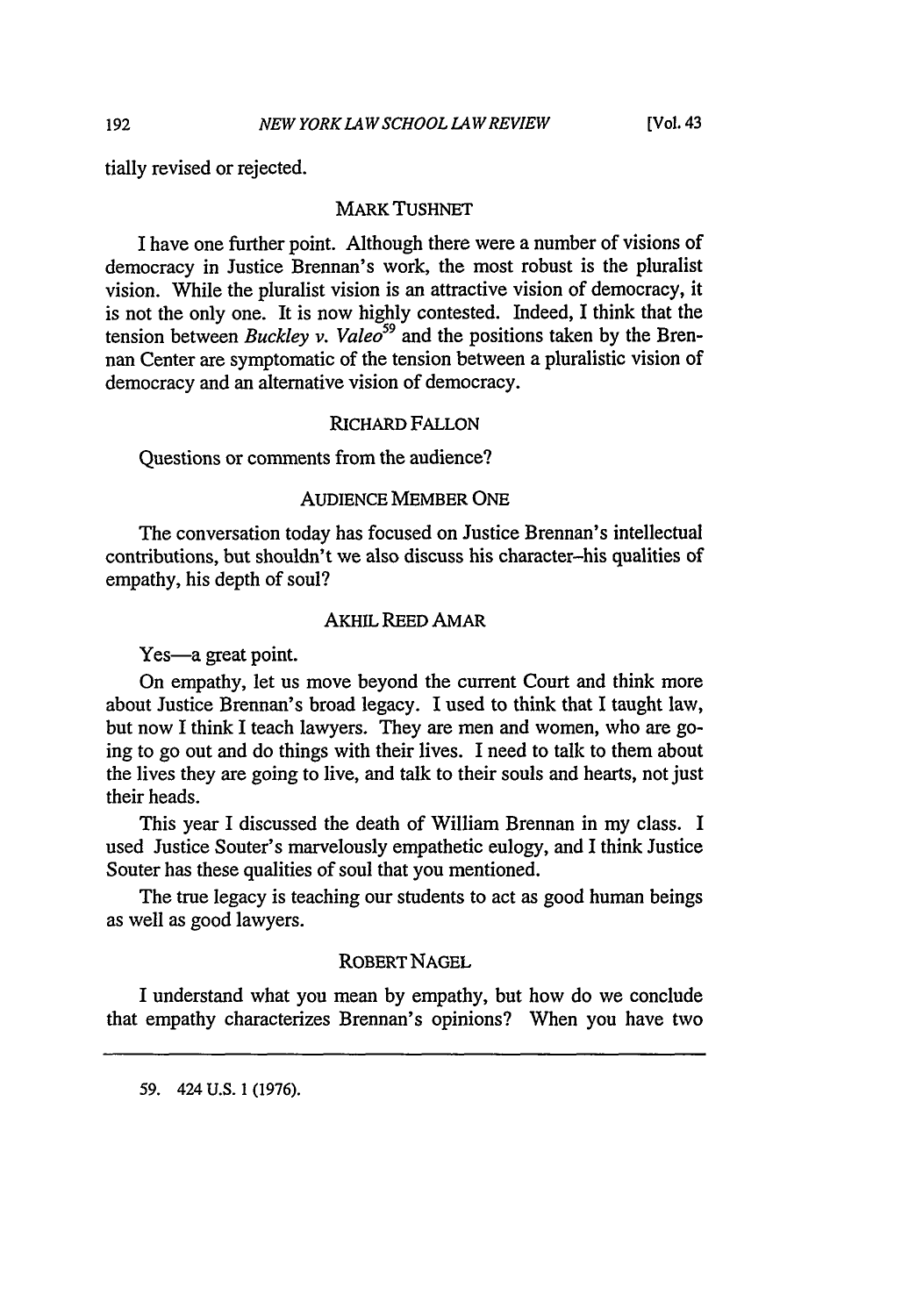parties in a case, one is going to win and one is going to lose that empathy. It seems doubtful that Brennan could be much more empathetic than anybody else. It seems to me that when we say Brennan was empathetic, we mean he was empathetic to certain groups for which we feel empathy. The other justices may also be empathetic, but to groups that we do not readily notice or do not sympathize with.

Accordingly, I am not sure empathy is the right idea. For example, where does empathy analysis get us in a case like *Texas v. Johnson?* Was Brennan empathetic to the outside dissenter? I guess he was. Was he empathetic to the values of the American patriotic middle class? I have read accounts of that opinion by people who were not originally hostile to Brennan, but later were downright condescending. So empathy is relative.

## AUDIENCE MEMBER TWO

Is it appropriate for a Justice to write a decision that caters to both parties?

#### MARK TUSHNET

*Texas v. Johnson* is a case in which Justice Brennan was most visibly attempting to empathize with both sides. As I read Justice Brennan's statement that the way to honor the flag as it is burned is to salute,  $60$  I am embarrassed. This does not capture what really bothers people who care about flag burning.

I think of Robert Burt's arguments about trying to give things to both sides in decisions. In *Brown v. Board of Education*,<sup>61</sup> for example, you have a ruling in one way and then in the remedy decision you try to make it easier for people to work things out on their own.

That may be a better example of how a universally empathetic judge would approach things, but it is not entirely clear that it describes Brennan.

#### AKHIL REED AMAR

I, too, have been critical of Justice Brennan's tone in that opinion. Justice Kennedy writes a concurrence that tries to speak to people who are going to be hurt-ordinary citizens who are going to feel a visceral

193

<sup>60.</sup> *See* Texas v. Johnson, 491 U.S. 420 (1989).

<sup>61. 347</sup> U.S. 483 (1954).